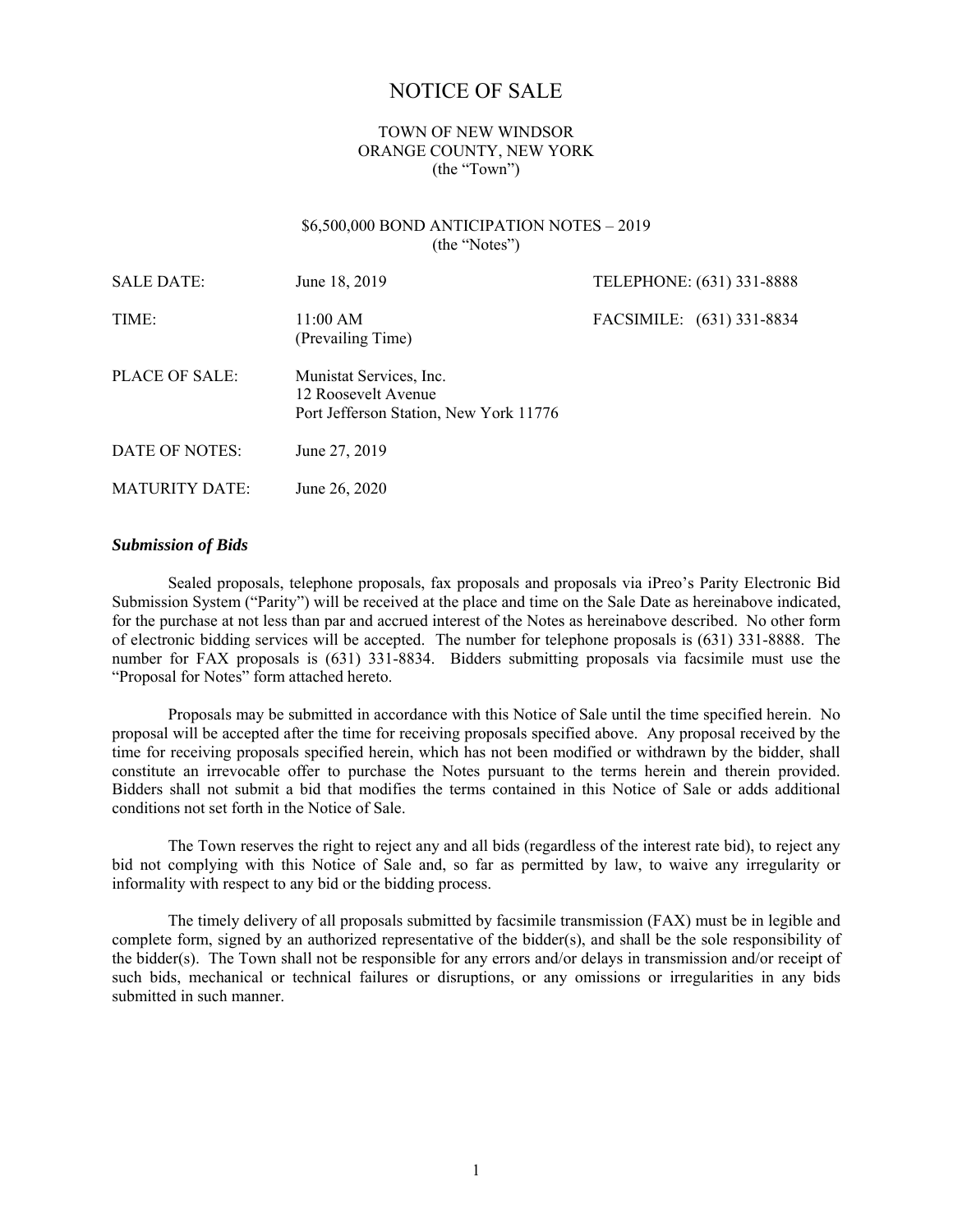Bids may be for all or a portion of the Notes (\$1,000,000 minimum bid) and must state in a multiple of one-hundredth or one-eighth of 1% a rate of interest per annum which such Notes shall bear. Interest will be calculated on the basis of a 30-day month and 360-day year. The Notes will not be subject to prior redemption.

## *Bidding Using Parity*

Prospective bidders wishing to submit an electronic bid via Parity must be contracted customers of Parity. Prospective bidders who do not have a contract with Parity must call (212) 849-5021 to become a customer. By submitting an electronic bid for the Notes, a bidder represents and warrants to the Town that such bidder's bid for the purchase of the Notes is submitted for and on behalf of such prospective bidder by an officer or agent who is duly authorized to bind the bidder to a legal, valid and enforceable contract for the purchase of the Notes.

Each prospective bidder who wishes to submit electronic bids shall be solely responsible to register to bid via Parity. Each qualified prospective bidder shall be solely responsible to make necessary arrangements to access Parity for purposes of submitting its bid in a timely manner and in compliance with the requirements of this Notice of Sale. Neither the Town nor Parity shall have any duty or obligation to undertake such registration to bid for any prospective bidder or to provide or assure such access to any qualified prospective bidder, and neither the Town nor Parity shall be responsible for a bidder's failure to register to bid or for proper operation of, or have any liability for any delays or interruptions of, or any damages caused by Parity. The Town is using Parity as a communications mechanism, and not as the Town's agent, to conduct the electronic bidding for the Town's Notes. The Town is not bound by any advice or determination of Parity as to whether any bid complies with the terms of this Notice of Sale. All costs and expenses incurred by prospective bidders in connection with their registration and submission of bids via Parity are the sole responsibility of the bidders, and the Town is not responsible, directly or indirectly, for any such costs or expenses. If a prospective bidder encounters any difficulty in registering to bid, or submitting or modifying a bid for the Notes, it should telephone Parity and notify the Town's Municipal Advisor, Munistat Services Inc. at (631) 331-8888 (provided that the Town shall have no obligation to take any action whatsoever upon receipt of such notice).

If any provisions of this Notice of Sale shall conflict with information provided by Parity, as approved provider of electronic bidding services, this Notice of Sale shall control. Further information about Parity, including any fee charged, may be obtained from Parity at (212) 849-5021. The time maintained by Parity shall constitute the official time with respect to all bids submitted.

### *Payment and Security for the Notes*

Said Notes are general obligations of the Town and the faith and credit of such Town are pledged for payment of the principal of and interest on such Notes. All the taxable real property in said Town will be subject to the levy of ad valorem taxes, subject to certain statutory limitations imposed by Chapter 97 of the New York Laws of 2011, as amended, sufficient to pay the principal of and interest on the Notes. (See "*Tax Levy Limit Law*" in the Preliminary Official Statement of the Town dated June 6, 2019 (the "Preliminary Official Statement"), circulated in connection with the sale of the Notes, which shall be supplemented by the final official statement to be dated June 18, 2019 (the "Official Statement").

## *Award of Notes*

The Notes will be awarded and sold to the bidder(s) complying with the terms of sale and offering to purchase the Notes at the lowest net interest cost, and if two or more such bidders offer the same lowest net interest cost, then to one of said bidders offering to purchase the largest par amount of the Notes and if all of said bidders offer the same net interest cost and offer to purchase the same par amount, then to the one of said bidders selected by the Sale Officer by lot from among all said bidders.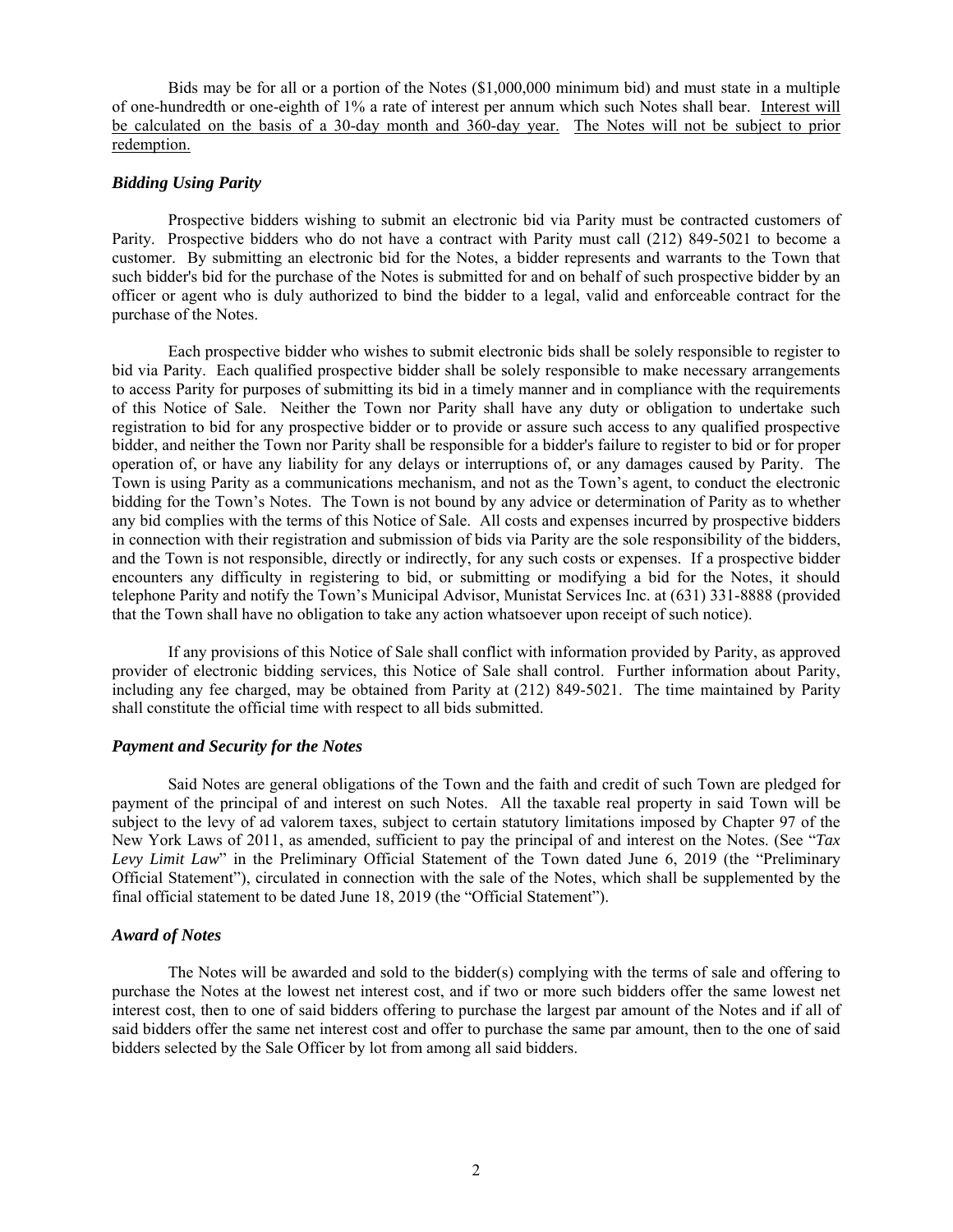The right is reserved by the Town to award to any bidder all or any part of the Notes which such bidder offers to purchase and, in the event of a partial award, the premium, if any, specified by such bidder will be pro-rated.

Award of the Notes is expected to be made promptly after opening of the bids, but the successful bidder(s) may not withdraw its proposal until after 3:00 o'clock P.M. (Prevailing Time) on the day of such bid opening and then only if such award has not been made prior to the withdrawal. The Notes will be delivered and shall be paid for on or about the Date of Notes at such place and on such business day and at such hour, as the Sale Officer and successful bidder(s) shall mutually agree.

## *Form of the Notes*

The Notes will be issued in registered form and, at the option of the purchaser, the Notes will be (i) registered in the name of the successful bidder(s) or (ii) registered to Cede  $\&$  Co., as the partnership nominee for The Depository Trust Company, New York, New York ("DTC") as book-entry notes.

If the Notes are registered in the name of the successful bidder(s), a single note certificate will be issued for those Notes bearing the same rate of interest in the aggregate principal amount awarded to the respective successful bidder at such interest rate. Principal of and interest on such Notes will be payable in Federal Funds by the Town, at such bank or trust company located and authorized to do business in the State of New York as selected by the successful bidder(s).

If the Notes are issued in book-entry form, such notes will be delivered to DTC, which will act as securities depository for the Notes. Beneficial owners will not receive certificates representing their respective interests in the Notes. Individual purchases may be made in denominations of \$5,000 or integral multiples thereof. A single note certificate will be issued for those Notes bearing the same rate of interest and CUSIP number in the aggregate principal amount awarded to such purchaser(s) at such interest rate. Principal of and interest on said Notes will be paid in Federal Funds by the Town to Cede & Co., as nominee for DTC, which will in turn remit such principal and interest to its participants for subsequent distribution to the beneficial owners of the Notes as described herein. Transfer of principal and interest payments to beneficial owners by participants of DTC will be the responsibility of such participants and other nominees of beneficial owners. The Town will not be responsible or liable for payments by DTC to its participants or by DTC participants to beneficial owners or for maintaining, supervising or reviewing the records maintained by DTC, its participants or persons acting through such participants.

CUSIP identification numbers will be printed on the book-entry Notes if Bond Counsel is provided with such numbers by the close of business on the Sale Date of the Notes, but neither the failure to print such number on any Note nor any error with respect thereto shall constitute cause for a failure or refusal by the purchaser thereof to accept delivery and pay for the Notes in accordance with the terms hereof. All expenses in relation to the printing of CUSIP numbers on the Notes shall be paid for by the Town; provided, however, that the CUSIP Service Bureau charge for the assignment of said numbers shall be the responsibility of and shall be paid for by the purchaser. DTC is an automated depository for securities and a clearinghouse for securities transactions, and will be responsible for establishing and maintaining a book-entry-only system for recording the ownership interests of its participants, which include certain banks, trust companies and securities dealers, and the transfer of the interests among its participants. The DTC participants will be responsible for establishing and maintaining records with respect to the Notes. Individual purchases of beneficial ownership interests in the Notes may be made only through book entries made on the books and records of DTC (or a successor depository) and its participants.

The Town Clerk will act as Fiscal Agent for the Notes issued in book-entry form. For those Notes registered in the name of the purchaser, the purchaser will act as the Fiscal Agent. Fiscal Agent fees, if any, will be paid by the purchaser. The Town's contact information is as follows: John T. Finnegan, Town Comptroller, Town of New Windsor, Town of New Windsor Office Building, 555 Union Avenue, New Windsor, NY 12553, Phone (845) 563-4623, Fax (845) 420-6354 and email: jfinnegan@newwindsor-ny.gov.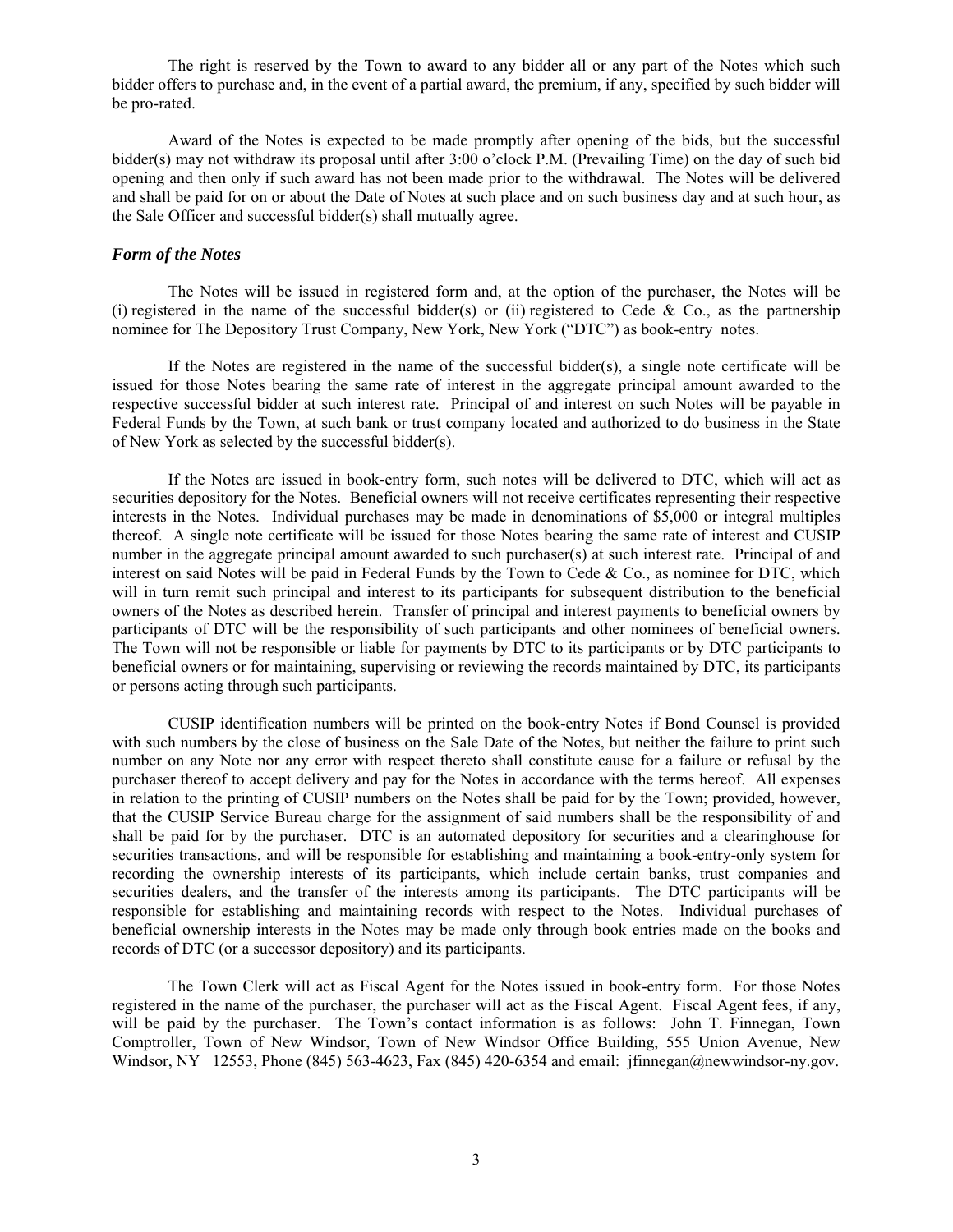#### *Delivery of the Notes*

Said Notes will be delivered on or about the Date of Notes, referred to herein, at no cost to the purchaser, in New York, New York or otherwise as may be agreed with the purchaser; however, if the Notes are issued in book-entry only form, said Notes will be delivered to DTC, Jersey City, New Jersey. The purchase price of said Notes shall be paid in FEDERAL FUNDS or other funds available for immediate credit on said delivery date.

#### *Legal Opinion*

The proposed form of the approving legal opinion of Bond Counsel is set forth in Appendix C to the Preliminary Official Statement and will be furnished to the purchaser upon delivery of the Notes.

#### *Tax Exemption*

In the opinion of Bond Counsel, interest on the Notes is (i) excluded from gross income for federal income tax purposes pursuant to Section 103 of the Internal Revenue Code of 1986, as amended (the "Code") and (ii) exempt from personal income taxes of New York State and its political subdivisions, including The City of New York, all as described in more detail in "TAX MATTERS" in the Preliminary Official Statement. Upon delivery of the Notes, Bond Counsel will deliver an opinion regarding the tax-exempt status of the Notes substantially in the form of the approving legal opinion of Bond Counsel set forth in Appendix C of the Preliminary Official Statement.

#### *Bank Qualification*

The Town will designate the Notes as "qualified tax-exempt obligations" pursuant to the provisions of Section 265(b)(3) of the Code.

## *Obligation of Winning Bidder(s) to Deliver an Issue Price Certificate at Closing*

By submitting a bid, each bidder is certifying that its bid is a firm offer to purchase the Notes, is a good faith offer which the bidder believes reflects current market conditions, and is not a "courtesy bid" being submitted for the purpose of assisting in meeting the competitive sale requirements relating to the establishment of the "issue price" of the Notes pursuant to Section 148 of the Code, including the requirement that bids be received from at least three (3) underwriters of municipal bonds who have established industry reputations for underwriting new issuances of municipal bonds (the "Competitive Sale Requirements"). The Municipal Advisor will advise the winning bidder(s) if the Competitive Sale Requirements were met at the same time it notifies the winning bidder(s) of the award of the Notes. **Bids will not be subject to cancellation in the event that the Competitive Sale Requirements are not satisfied.**

The winning bidder(s) shall, within one (1) hour after being notified of the award of the Notes, advise the Municipal Advisor by electronic or facsimile transmission of the reasonably expected initial public offering price or yield of each maturity of the Notes (the "Initial Reoffering Prices") as of the date of the award.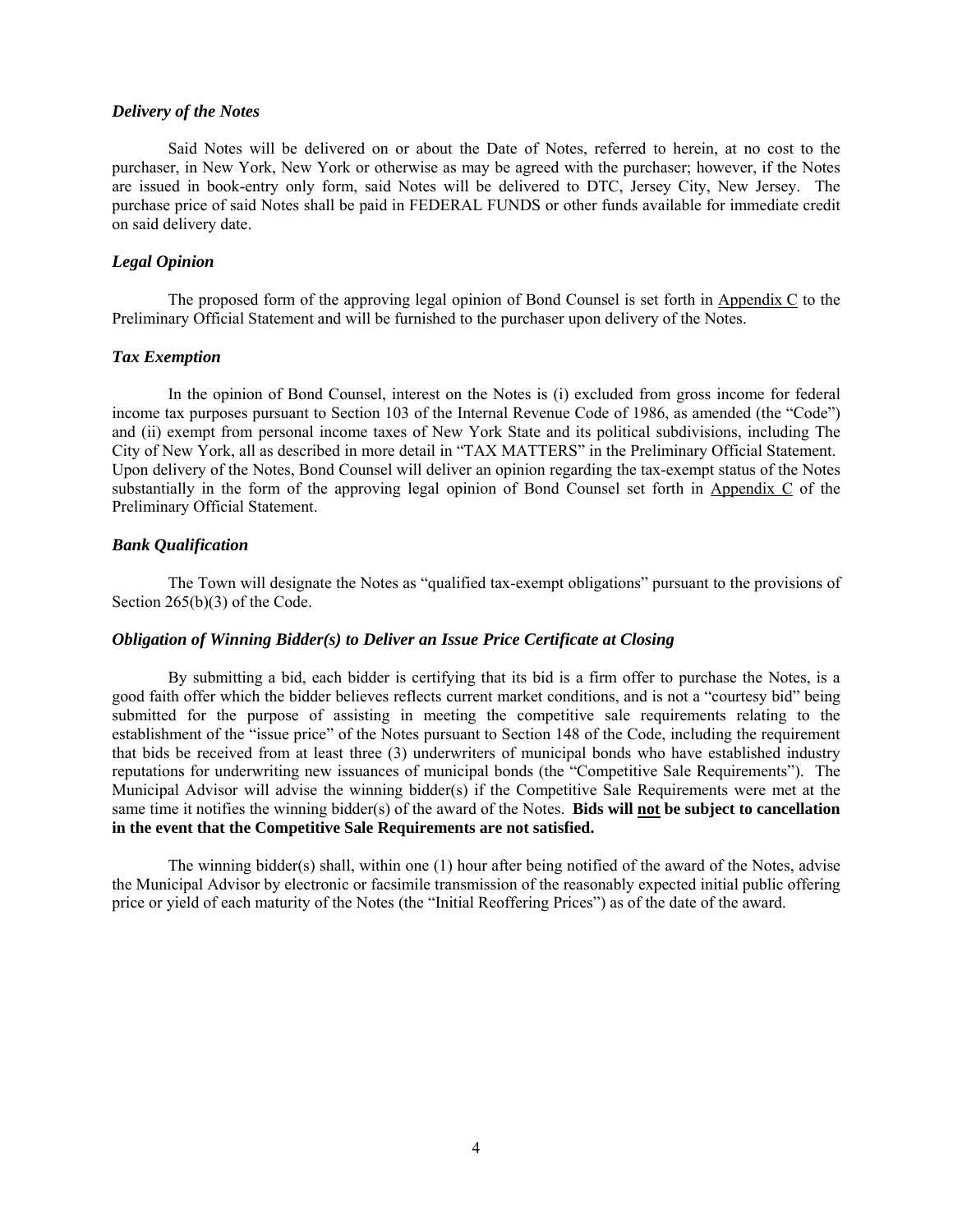By submitting a bid, the winning bidder(s) agrees (unless the winning bidder is purchasing the Notes for its own account and not with a view to distribution or resale to the public) that if the Competitive Sale Requirements are not met, it will elect and satisfy either option (1) or option (2) described below. *Such election must be made on the bid form submitted by each bidder. In the event a bidder submits a bid via Parity, such bidder must notify the Municipal Advisor by email (mloguercio@munistat.com) as to such election at the time such bid is submitted.* 

(1) **Hold the Price**. The winning bidder(s):

(a) will make a bona fide offering to the public of all of the Notes at the Initial Reoffering Prices and provide Bond Counsel with reasonable supporting documentation, such as a copy of the pricing wire or equivalent communication, the form of which is acceptable to Bond Counsel,

(b) will neither offer nor sell to any person any Notes within a maturity at a price that is higher, or a yield that is lower, than the Initial Reoffering Price of such maturity until the earlier of (i) the date on which the winning bidder has sold to the public at least 10 percent of the Notes of such maturity at a price that is no higher, or a yield that is no lower, than the Initial Reoffering Price of such maturity or (ii) the close of business on the 5th business day after the date of the award of the Notes, and

(c) has or will include within any agreement among underwriters, any selling group agreement and each retail distribution agreement (to which the winning bidder is a party) relating to the initial sale of the Notes to the public, together with the related pricing wires, language obligating each underwriter to comply with the limitations on the sale of the Notes as set forth above.

## (2) **Follow the Price**. The winning bidder(s):

(a) will make a bona fide offering to the public of all of the Notes at the Initial Reoffering Prices and provide the Issuer with reasonable supporting documentation, such as a copy of the pricing wire or equivalent communication, the form of which is acceptable to Bond Counsel,

(b) will report to the Issuer information regarding the first price that at least 10 percent of the Notes within each maturity of the Notes have been sold to the public,

(c) will provide the Issuer with reasonable supporting documentation or certifications of such sale prices the form of which is acceptable to Bond Counsel. This reporting requirement, which may extend beyond the closing date of the Notes, will continue until such date the requirement set forth in paragraph (b) above for each maturity of the Notes is satisfied, and

(d) has or will include within any agreement among underwriters, any selling group agreement and each retail distribution agreement (to which the winning bidder is a party) relating to the initial sale of the Notes to the public, together with the related pricing wires, language obligating each underwriter to comply with the reporting requirement described above.

For purposes of the "hold the price" or "follow the price" requirement, a "maturity" refers to Notes that have the same interest rate, credit and payment terms.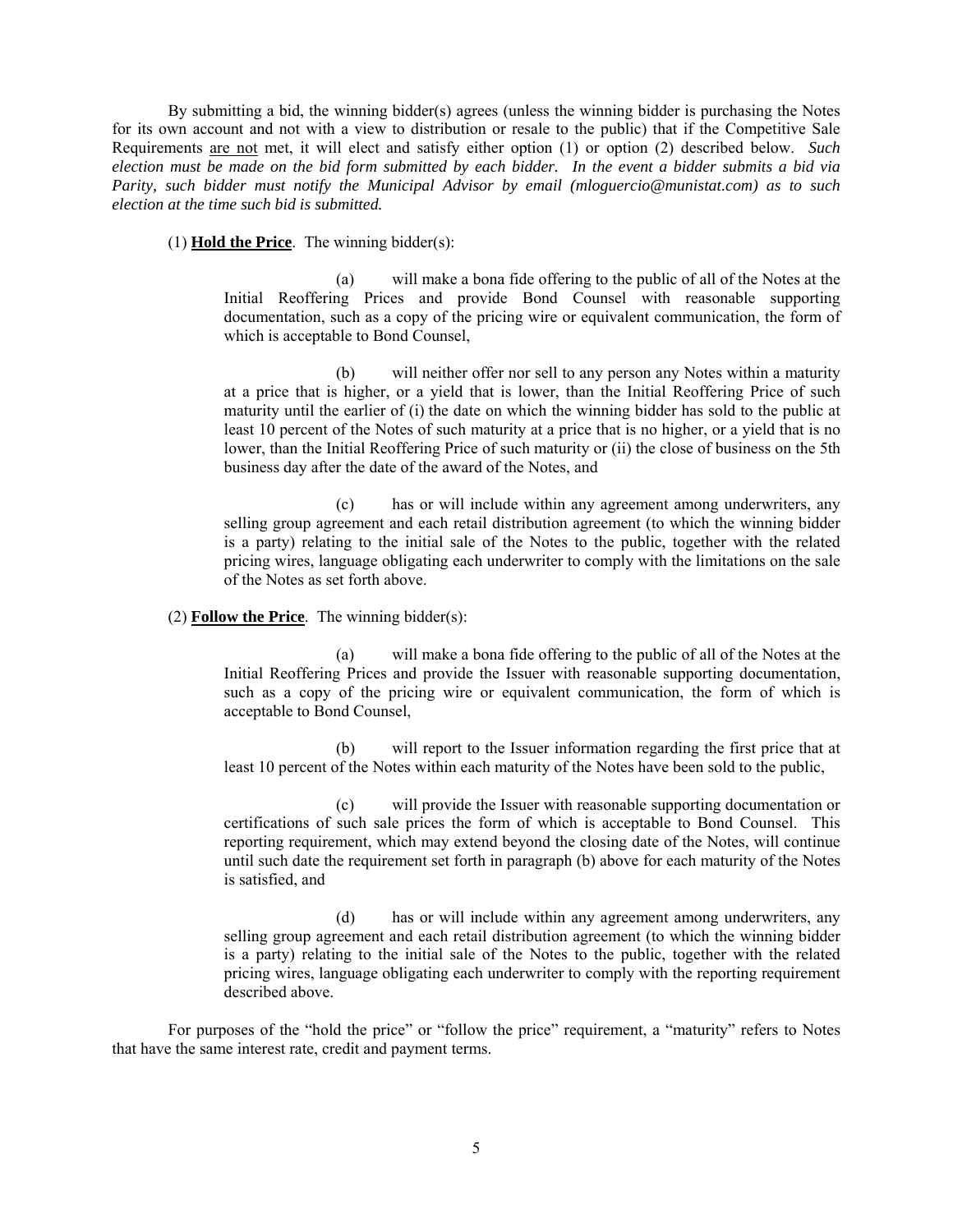Regardless of whether or not the Competitive Sale Requirements were met, the winning bidder shall submit to the Issuer a certificate (the "Reoffering Price Certificate"), satisfactory to Bond Counsel, prior to the delivery of the Notes stating the applicable facts as described above. The form of Reoffering Price Certificate is available by contacting Bond Counsel or the Municipal Advisor.

If the winning bidder has purchased the Notes for its own account and not with a view to distribution or resale to the public, then, whether or not the Competitive Sale Requirements were met, the Reoffering Price Certificate will recite such facts and identify the price or prices at which the purchase of the Notes was made.

For purposes of this Notice, the "public" does not include the winning bidder or any person that agrees pursuant to a written contract with the winning bidder to participate in the initial sale of the Notes to the public (such as a retail distribution agreement between a national lead underwriter and a regional firm under which the regional firm participates in the initial sale of the Notes to the public). In making the representations described above, the winning bidder must reflect the effect on the offering prices of any "derivative products" (e.g., a tender option) used by the bidder in connection with the initial sale of any of the Notes.

#### *Official Statement, Undertaking to Provide Notices of Events and Compliance History*

The Town will provide a reasonable number of Official Statements to each successful bidder within seven (7) business days following receipt of a written request therefor made to the Town and its Municipal Advisor. Such request may specify the applicable (a) offering price, (b) selling compensation, (c) rating, (d) credit enhancement and (e) identity and complete name of such bidder and any participating underwriters, and if so, the Preliminary Official Statement will be modified or supplemented by the information so specified. Neither the Town nor its Municipal Advisor shall be liable in any manner for any delay, inaccuracy, or omission on the part of any successful bidder with respect to such request, nor shall the Town's failure, as a result thereof, to provide the Official Statement within the above time period, constitute cause for a failure or refusal by such bidder to accept delivery of and pay for the Notes in accordance with the terms hereof.

The Preliminary Official Statement is in a form "deemed final" by the Town for purposes of Securities and Exchange Commission Rule 15c2-12 ("Rule 15c2-12"), but may be modified or supplemented as noted above. In order to assist bidders in complying with Rule 15c2-12 and as part of the Town's contractual obligation arising from its acceptance of the proposal of the successful bidder(s), at the time of the delivery of the Notes the Town will provide an executed copy of its "Undertaking to Provide Notices of Events" (the "Undertaking"). *The form of said Undertaking is set forth in Appendix D to the Preliminary Official Statement.*

Except as otherwise set forth in the Preliminary Official Statement (see the caption entitled "DISCLOSURE UNDERTAKING"), the Town is in compliance in all material respects with all previous undertakings made pursuant to Rule 15c2-12 during each of the past five years.

#### *Documents Accompanying the Delivery of the Notes*

The obligation hereunder to deliver or accept the Notes pursuant hereto shall be conditioned on the delivery to the successful bidder at the time of delivery of the Notes of: (i) the opinion of Bond Counsel; (ii) a certificate of the Town Attorney, dated the date of delivery of the Notes, to the effect that there is no controversy or litigation of any nature pending or threatened to restrain or enjoin the issuance, sale, execution or delivery of the Notes, or in any way contesting or affecting the validity of the Notes or any of the proceedings taken with respect to the issuance and sale thereof or the application of moneys to the payment of the Notes, and further stating that there is no controversy or litigation of any nature now pending or threatened by or against the Town wherein an adverse judgment or ruling could have a material adverse impact on the financial condition of the Town or adversely affect the power of the Town to levy, collect and enforce the collection of taxes or other revenues for the payment of its Notes, which has not been disclosed in the Official Statement; (iii) a certificate of the Town Supervisor to the effect that as of the date of the Official Statement and at all times subsequent thereto, up to and including the time of the delivery of the Notes, the Official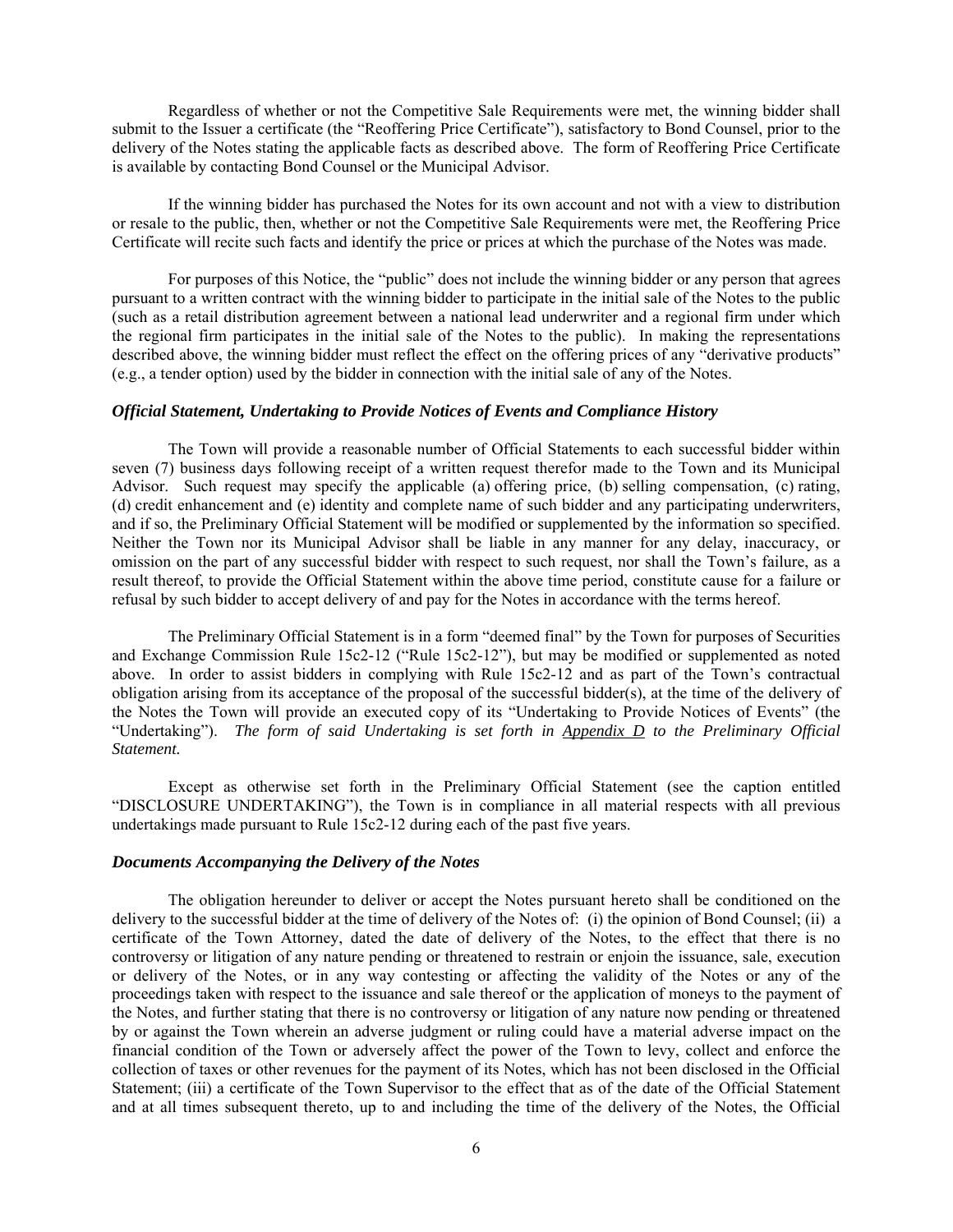Statement did not and does not contain any untrue statement of a material fact or omit to state a material fact necessary to make the statements herein, in the light of the circumstances under which they were made, not misleading, and further stating that there has been no adverse material change in the financial condition of the Town since the date of the Official Statement to the date of issuance of the Notes (and having attached thereto a copy of the Official Statement); (iv) a certificate signed by the Town Supervisor evidencing payment for the Notes; (v) a signature certificate evidencing the due execution of the Notes, including statements that (a) no litigation of any nature is pending or, to the knowledge of the signers, threatened, restraining or enjoining the issuance and delivery of the Notes or the levy and collection of taxes to pay the principal of and interest thereon, nor in any manner questioning the proceedings and authority under which the Notes were authorized or affecting the validity of the Notes thereunder, (b) neither the corporate existence or boundaries of the Town nor the title of the signers to their respective offices is being contested, and (c) no authority or proceedings for the issuance of the Notes have been repealed, revoked or rescinded, and (vi) a Tax Certificate executed by the Town Supervisor, as described under "TAX MATTERS" in the Preliminary Official Statement.

### *Contact Information*

The Town's contact information is as follows: John T. Finnegan, Town Comptroller, Town of New Windsor, Town of New Windsor Office Building, 555 Union Avenue, New Windsor, NY 12553, Phone (845) 563-4623, Fax (845) 563-4623 and email: jfinnegan@newwindsor-ny.gov.

Copies of this Notice of Sale and the Preliminary Official Statement prepared in connection with the sale of the Notes may be obtained upon request from the offices of Munistat Services , Inc., 12 Roosevelt Avenue, Port Jefferson Station, New York 11776, telephone number (631) 331-8888 and website: http://www.munistat.com.

> TOWN OF NEW WINDSOR, ORANGE COUNTY, NEW YORK

By: /s/ GEORGE A. GREEN Town Supervisor

Dated: June 6, 2019